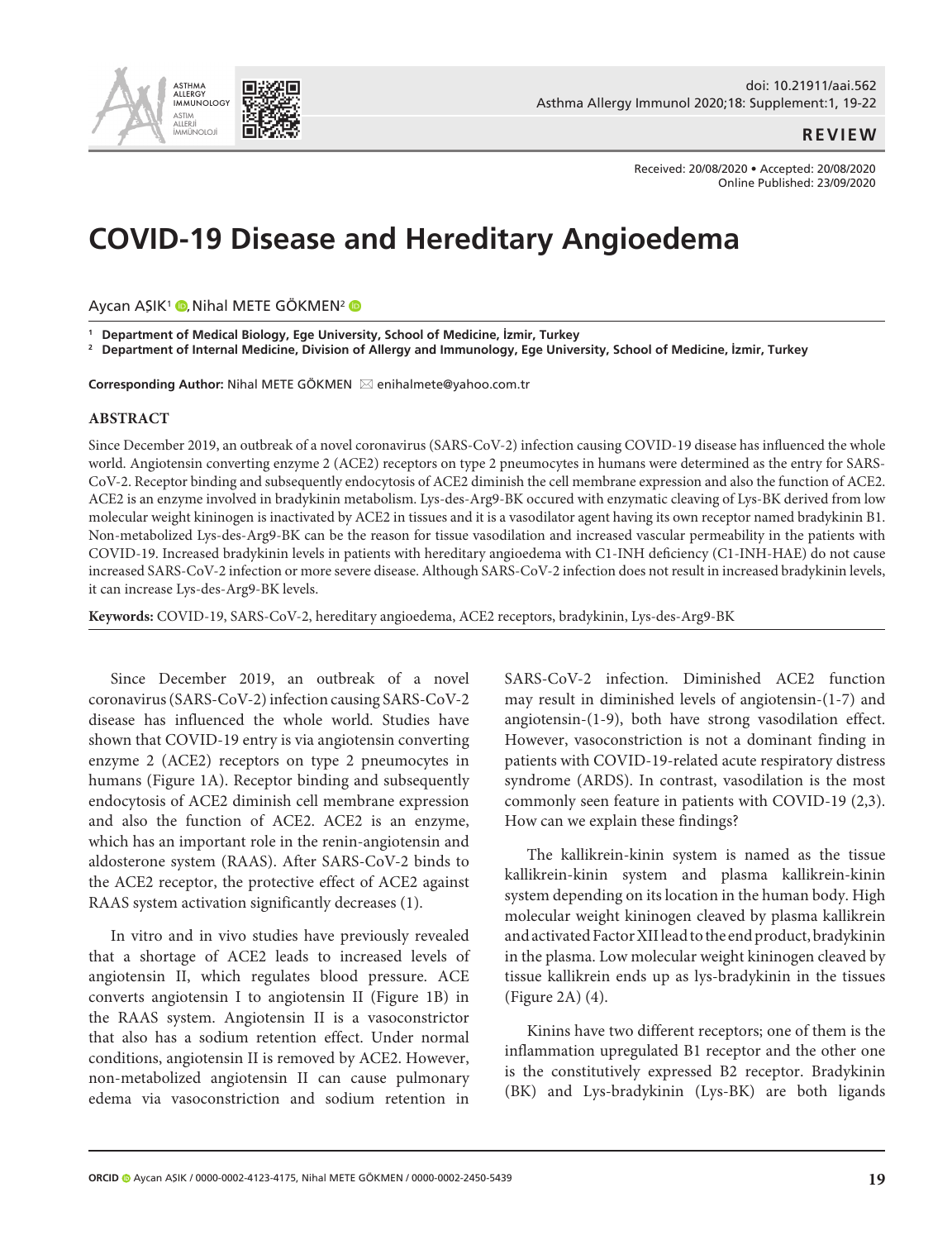for the B2 receptor. The enzymes carboxypeptidase M (CPM) and carboxypeptidase N (CPN) can further process BK and Lys-BK into des-Arg9-BK and Lys- des-Arg9-BK, respectively. Both of them are ligands for bradykinin receptor B1. These kinins both have strong vaso-permeable and vasodilatory capacity and need to be tightly controlled to prevent excessive angioedema. The gating point for SARS-CoV-2, ACE2 is also an enzyme involved in bradykinin metabolism. Lys-des-Arg9-BK occurred with enzymatic cleaving of Lys-BK derived from low molecular weight kininogen is inactivated by ACE2 in tissues and it is a vasodilator agent having its own receptor named bradykinin B1. Non-metabolized Lys-des-Arg9- BK can be the reason for tissue vasodilation and increased vascular permeability in the patients with COVID-19.

Inflammation induced higher B1 receptor levels can lead to vasodilation, vascular permeability and tissue edema, especially after several days of SARS-CoV-2 infection (Figure 2B) (5).

C1 inhibitor (C1-INH) is a serine protease that is involved in the regulation of bradykinin, a potent vasoactive substance. The reduction or absence of C1-INH synthesis results in unchecked activation of the plasma kallikrein-kinin system, which leads to the overproduction of bradykinin. Hereditary angioedema with C1-INH deficiency (C1-INH-HAE) (HAE; Online Mendelian Inheritance in Man; OMIM#106100) is a relatively rare autosomal dominant disorder that manifests as recurrent episodes of edema involving the skin (face, extremities and



**Figure 1. A)** Relationship of SARS-CoV-2 and ACE2, **B)** Relationship of ACE2 and RAAS.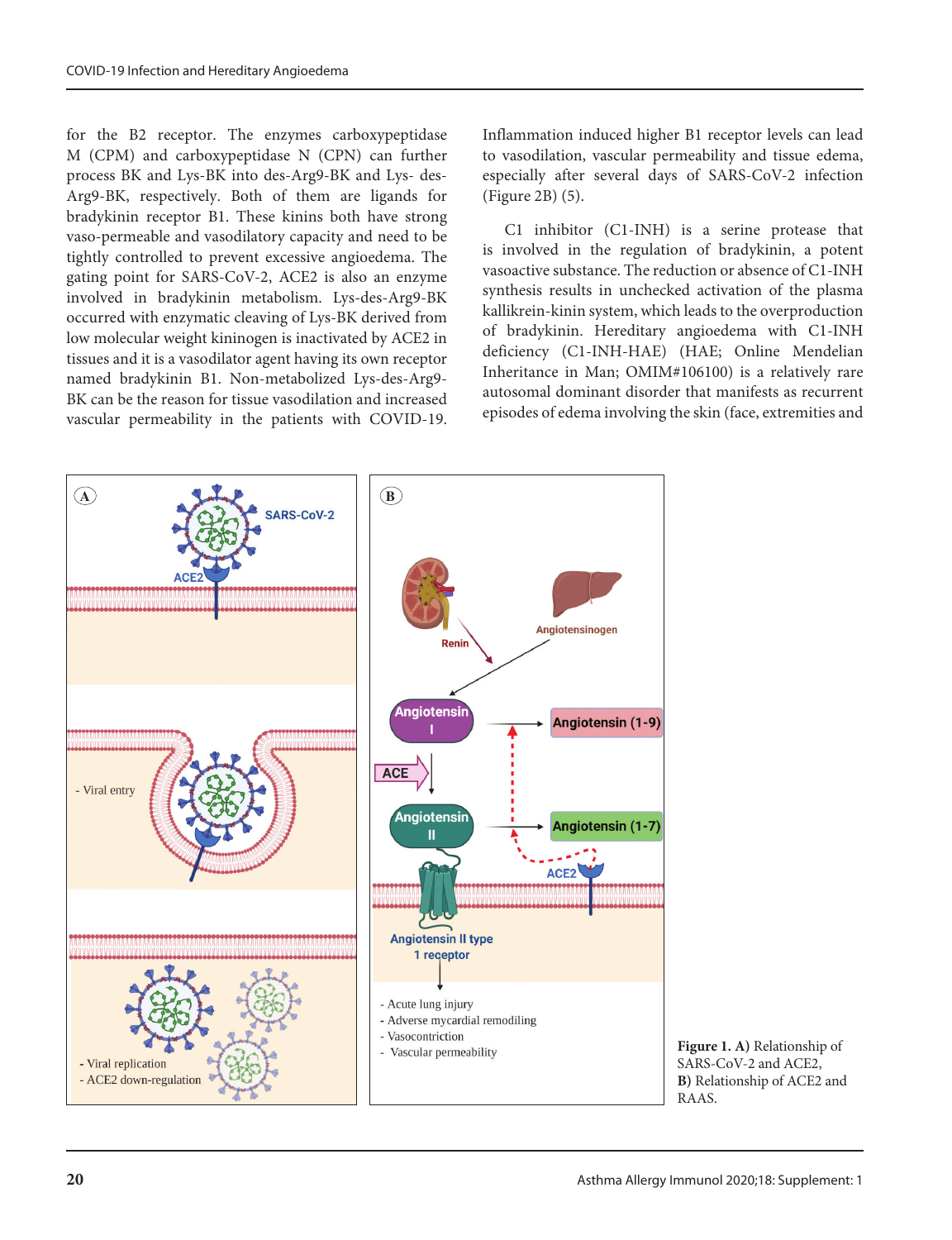

**Figure 2. A)** Relationship of kinin-kallikrein system and ACE2/ACE. **B)** Hyperinflammation in lung in case of severe COVID-19 developing after SARS-CoV-2 infection.

genitalia) and the mucosa (tongue, gastrointestinal tract and upper airways). Most cases of C1-INH-HAE result from mutations on the C1 inhibitor gene, *SERPING1 (*MIM#606860; GenBank NM\_000062), a gene located on the chromosome locus 11q12-q13.1, which leads to dysfunctional C1-INH (6,7).

After the spread of SARS-CoV-2 infection, a question came to mind. Can increased bradykinin levels in patients with C1-INH-HAE cause increased SARS-CoV-2 infection or at least more severe disease? The answer is probably not. SARS-CoV-2 infection does not result in increased bradykinin levels but it may increase Lys-des-Arg9-BK levels.

In patients with COVID-19, non-metabolized Lysdes-Arg9-BK could be the reason for tissue vasodilation and increased vascular permeability. Some studies suggest that Lys-BK also binds to the B2 receptor in addition to B1 receptor and induces vasodilation. Icatibant, the B2 receptor antagonist produced for acute attacks in C1- INH-HAE, may also be effective in ARDS related to COVID-19. Based on the same idea, the use of kallikrein synthesis inhibitors as a therapeutic agent for COVIDinduced pulmonary edema can be considered. Kallikrein

synthesis inhibitors, ecallantide and lanadelumab, are used in the treatment of acute attacks and prophylaxis of C1- INH-HAE, respectively (8).

Cardiovascular disease is a risk factor for the severity of SARS-CoV-2 infection. Earlier studies suggest that ACE inhibitor treatment may increase the severity of SARS-CoV-2 infection. They concluded that ACE inhibitors decrease the conversion of angiotensin I to angiotensin II, and increased angiotensin I levels may also increase ACE2 receptor expression and viral entry (9). However, in subsequent studies, it was observed that the use of ACE inhibitors did not worsen the severity of the disease. Moreover, the use of ACE inhibitors prevents angiotensin II formation and angiotensin II-related vasoconstriction. Despite the structural similarities between ACE and ACE2, their substrates differ from each other. Therefore, ACE inhibitors do not inhibit ACE2.

### **CONCLUSION**

In summary, SARS-CoV-2 enters the human body via ACE2 receptors on type 2 pneumocytes and leads to lower cell membrane expression and function of the ACE2 enzyme. ACE2 is an enzyme involved in Lys-des-